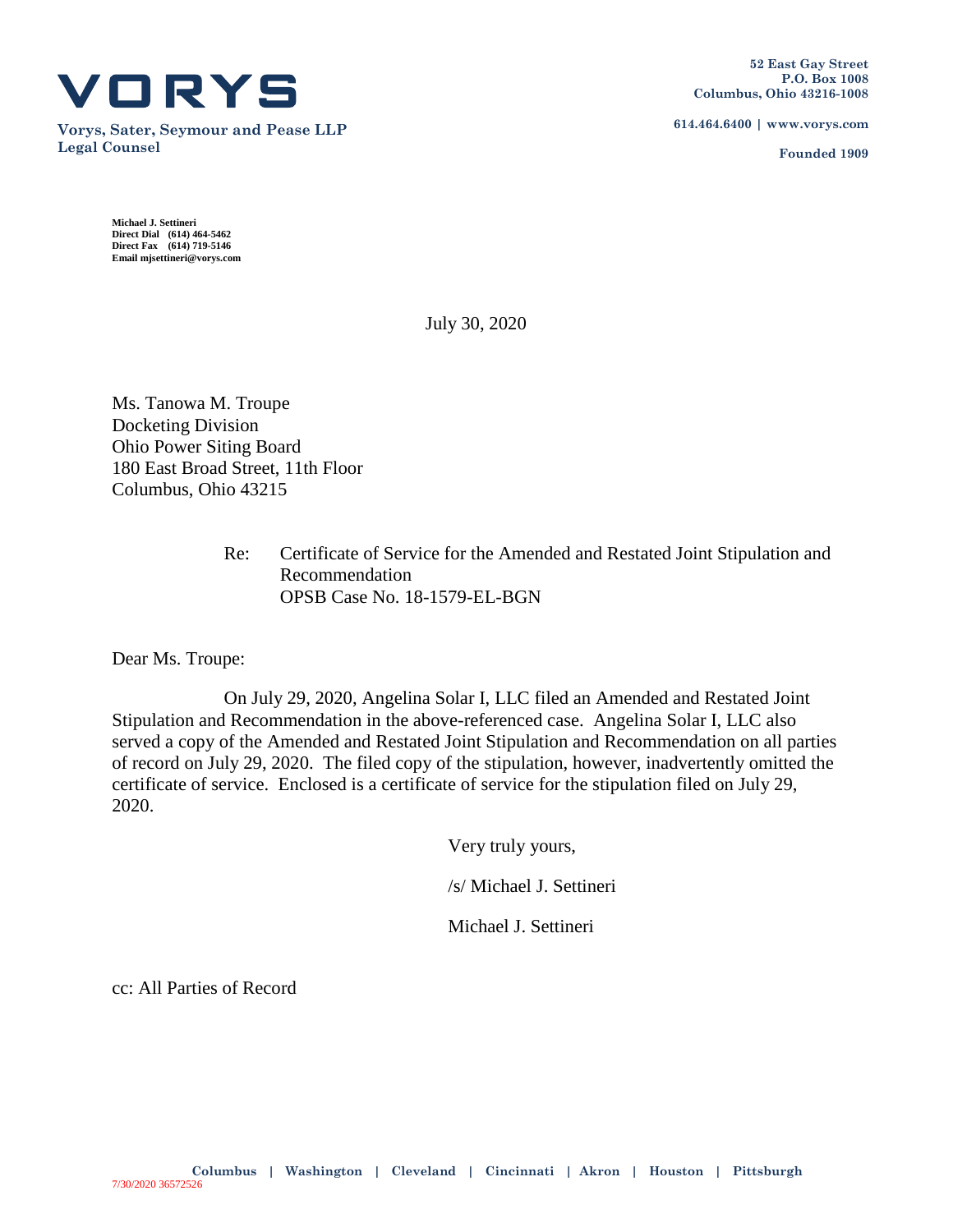## **CERTIFICATE OF SERVICE**

The Ohio Power Siting Board's e-filing system electronically serves notice of the filing of the Amended and Restated Joint Stipulation and Recommendation on the parties referenced on the service list of the docket card who have electronically subscribed to the Case No. 18- 1579-EL-BGN. In addition, the undersigned certifies that a courtesy copy of the foregoing document was also served (via electronic mail) on the 29<sup>th</sup> day of July 2020 upon all persons/entities listed below:

Jodi Bair *Counsel for Staff of the Ohio Power Siting Board* 

Kathryn M. West *Counsel for the Preble County Engineer, Preble County Soil and Water Conservation District, Board of Trustees of Israel Township, Board of Trustees of Dixon Township and the Preble County Planning Commission* 

W. Joseph Scholler Thaddeus M. Boggs *Counsel for the Eaton Community School District* 

Chad A. Endsley Leah F. Curtis Amy M. Milam *Counsel for the Ohio Farm Bureau Foundation*

Jack A. Van Kley Christopher A. Walker *Counsel for Concerned Citizens of Preble County, LLC et al.* 

Dylan Borchers *Counsel for the Preble County Commissioners* jodi.bair@ohioattorneygeneral.gov

kwest@prebco.org

jscholler@fbtlaw.com tboggs@fbtlaw.com

cendsley@ofbf.org lcurtis@ofbf.org amilam@ofbf.org

jvankley@vankleywalker.com cwalker@vankleywalker.com

dborchers@bricker.com

/s/ Michael J. Settineri Michael J. Settineri